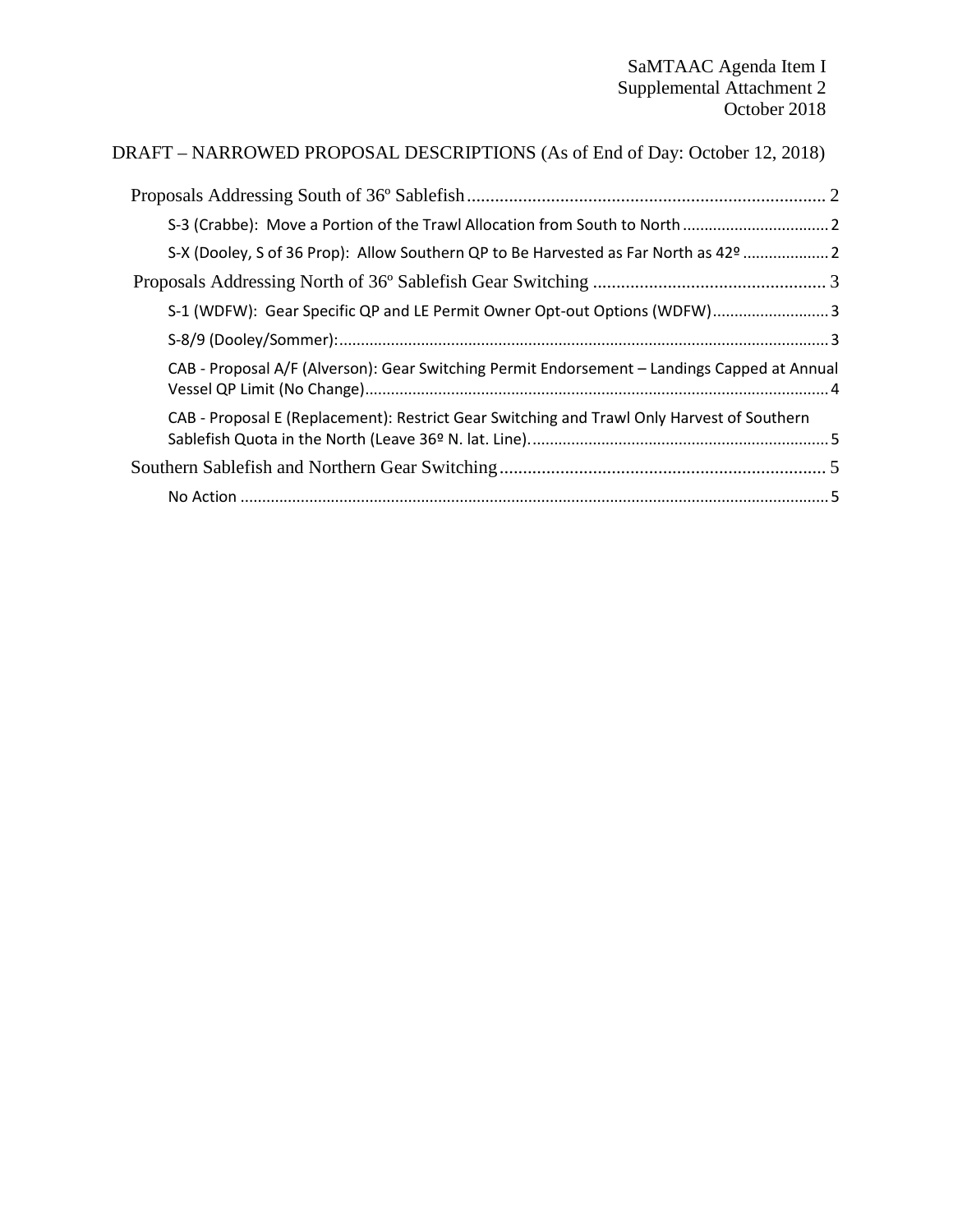# Proposals Addressing South of 36º Sablefish

### <span id="page-1-1"></span><span id="page-1-0"></span>S-3 (Crabbe): Move a Portion of the Trawl Allocation from South to North

Move a portion of sablefish south trawl sector allocation between south and north using an attainment based formula annually.

- a) A percentage of un-obtained quota pounds in a particular year would be moved to the northern allocation the following season.
- b) When obtainment of sablefish south reaches a predetermined percentage of the current allocation, a percentage of the sablefish south quota which was previously moved north would be returned to the sablefish south allocation the following season.
- c) Sablefish allocation moved back to the south would not exceed sablefish south allocation determined from survey data/assessment.
- d) Sablefish south allocation would not be reduced below X percent (example 25%) of the southern trawl allocation as determined from survey data/assessment.

## <span id="page-1-2"></span>S-X (Dooley, S of 36 Prop): Allow Southern QP to Be Harvested as Far North as 42º

- Status Quo
	- a) Line and Fishery remains unchanged: No quota reallocation and unlimited gear switching is allowed by **vessels** using South Sablefish in the south (36 degrees)
- Option
	- a) Split South quota share into two separate categories. They would be identified as "South A" and "South B"
	- b) South B can be harvested below the 36 degree North latitude line with any gear. In Addition, "South B" can also be harvested with **Trawl gear only**  from the 36 degree North Latitude line to the 42 degree Latitude line
	- b) The annual percentage of quota share for "South B" would be determined by identifying the total unharvested South quota in the previous year and reducing that amount by **50 percent**. This percentage of unharvested South Quota would be the sum of unharvested "South A" plus the amount of South B harvested by trawl above 36.
	- c) The annual percentage of quota share [work with administrators to determine best way to do this<sup>1</sup> for "South A" would be the remainder of the total South allocation after the above outlined procedure is applied to identified the total "South B" allocation. (Total South minus identified "South B" equals "South A")
	- d) South A" can be harvested as described in Status Quo description above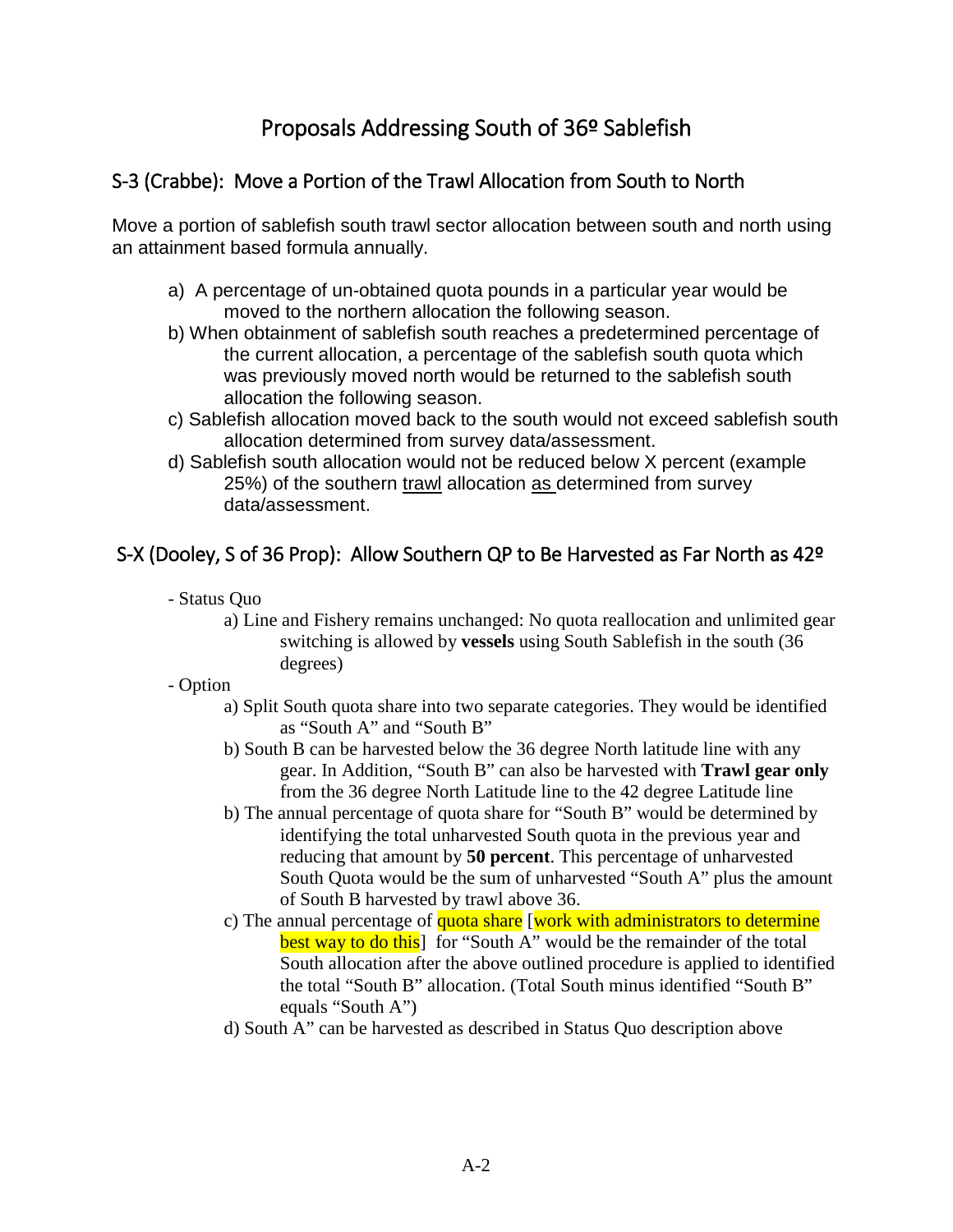# <span id="page-2-0"></span>**Proposals Addressing North of 36º Sablefish Gear Switching**

## <span id="page-2-1"></span>S-1 (WDFW): Gear Specific QP and LE Permit Owner Opt-out Options (WDFW)

- 1. At the start of the year, QS accounts would receive a specified percentage of their QP as "trawl only" and the remainder as "any gear" (the Council will determine the percent of each as part of its final recommendation). These percentages are applied to QP prior to deposit in any vessel account and are tracked as "trawl only" QP (e.g., TSBL) and "any gear" QP (e.g., SBL).
- 2. On September 1 of each year all the remaining sable fish  $QP (TSBL + SBL)$  becomes "any gear" QP (SBL).
	- a. Suboptions: Aug 1, Oct 1 (instead of September 1)

SubOption 1: No Opt-out.

SubOption 2: Opt-out option for everyone. All QS account owners have a one-time opt-out designation. **By opting out 100% of the QP issued to that QS account would remain "any gear."**

SubOption 3: Opt-out option for qualified fixed gear participants. All permits that had primarily used fixed gear have a one-time opt-out designation. Qualifying criteria for the QS account:

- a. XX% of landings of QS account QP had been with fixed gear
- b. 100% of landings of QS account QP had been with fixed gear

SubOption 4: Use the control date for qualifying criteria for the QS account (i.e. for Suboption 3).

New entrants would be subject to the percentages applying for those that do not opt-out.

Suboption: Sunset after 10 years (at which time all QP would be issued as "any gear" (i.e, status quo), or the Council could take an affirmative action to continue the program, possibly with some adjustments). Suboption: Build in a review prior to the 10 year date.

## <span id="page-2-2"></span>S-8/9 (Dooley/Sommer):

#### **Gear switching limitation North of the 36 line:**

#### **Active Trawler Designation with History-Based Exemption**

o Gear switching only allowed if the vessel/permit/QS account holder (TBD) has an annual Active Trawler designation or a history-based exemption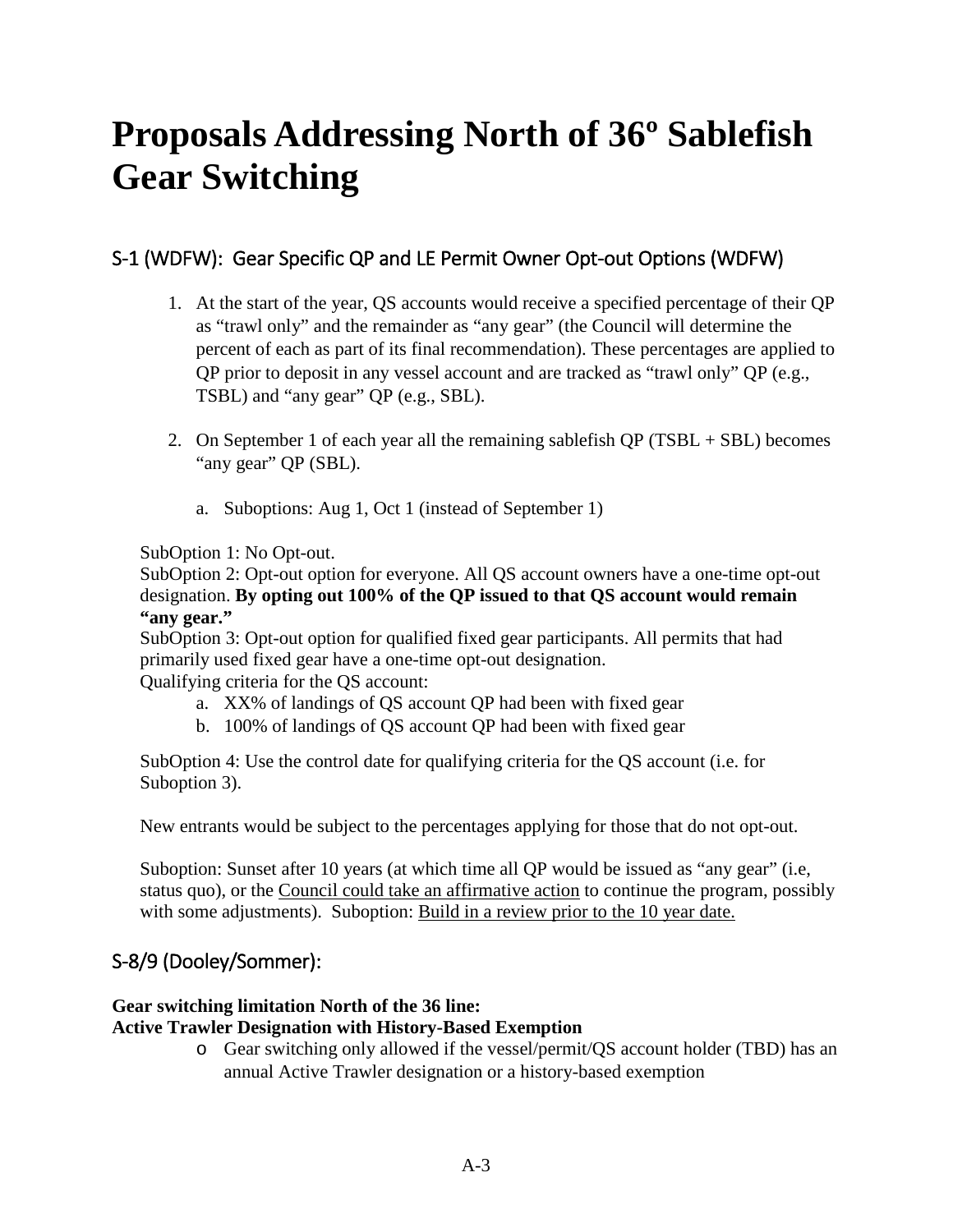- To qualify for an annual Active Trawler designation: vessel/permit/QS account had at least X trawl gear landings totaling at least X pounds with trawl gear in the prior calendar year(s)
- To qualify for a history-based exemption: vessel/permit/QS account made gear-switched landings of at least X lbs of sablefish (TBD) in each of at least  $3/4/5$  (TBD) years prior to the control date (for analysis  $X = 30,000$ lbs, 50,000 lbs, or 70,000 lbs)
- o Annual gear-switching limits:
	- Active trawler: X% of the annual trawl allocation of northern sablefish
	- Exempted vessel/permit/QS account:
		- $\triangleright$  Option 1: maximum amount of sablefish landed with non-trawl gear in any year between 2011 and the control date, as a % of the annual trawl allocation
		- $\triangleright$  Option 2: Less than the amount under Option 1 (TBD, intended to reduce the total potential gear-switched sablefish landings by all exempted entities to "control date footprint). Reduction could be applied immediately or phased in over 10 years.
		- $\triangleright$  Option 3: Standard vessel cap
- o Exemption expiration options:
	- Option 1: Exemption expires when the vessel/permit/QS account ownership changes (ownership-based sunset).
	- Option 2: Exemption may be transferred one or two times with a change in ownership of vessel/permit/QS account *[Staff Note: QS accounts are not transferable.]*
	- Option 3: Exemption is permanent/freely transfers
	- Option 4: Exemption expires after X years (for analysis  $X=5$ , 10, 15)
- o Active trawler designation is transferable.

## <span id="page-3-0"></span>CAB - Proposal A/F (Alverson): Gear Switching Permit Endorsement – Landings Capped at Annual Vessel QP Limit (No Change)

- 1. Gear switching requires an endorsement on a
	- o Option 1: vessel
	- o Option 2: vessel's trawl limited entry permit.
- 2. Qualification: To qualify for an endorsement, a trawl **permit/vessel (depending on option)** must have been used with a gear switching vessel prior to September [1](#page-3-1)5, 2017.<sup>1</sup>
- 3. Each endorsed gear switching permit/vessel will have an annual vessel QP limit for sablefish caught by gear switching **equivalent to the annual vessel QP limit for sablefish** (4.5% for sablefish north and 15% for sablefish south, i.e. no special limit for gear switched vessels).
- 4. Gear switching endorsements transfer with the limited entry **permit/vessel (depending on** option).

<span id="page-3-1"></span><sup>&</sup>lt;sup>1</sup> The permit must have been associated with the vessel at the time the gear switching occurred.